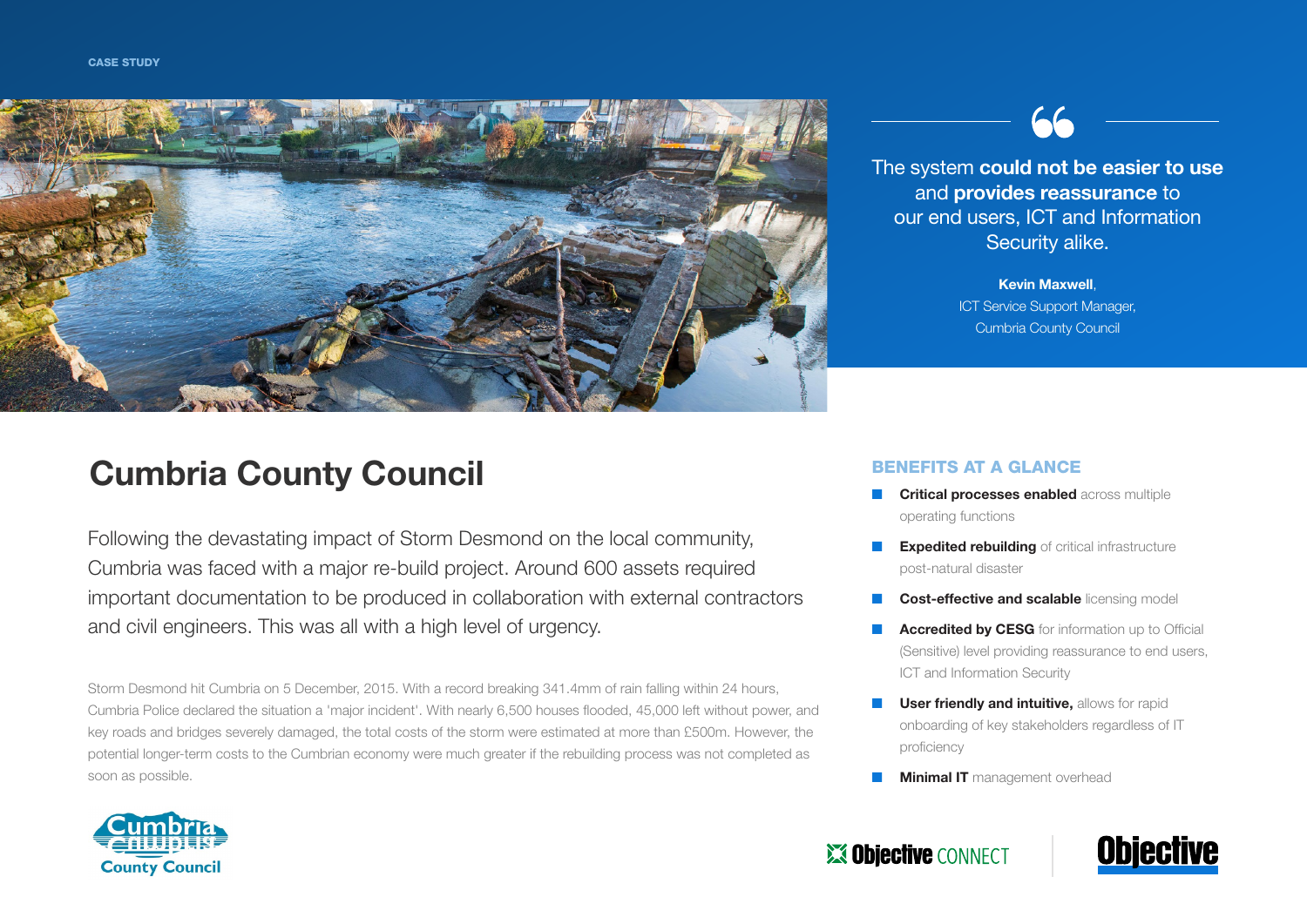



Storm Desmond had a devastating effect on the infrastructure of Cumbria. Objective Connect was a key resource that allowed Council highways engineers to quickly set up secure file sharing of maps, images and plans with third parties from any location.

#### Kevin Maxwell,

ICT Service Support Manager, Cumbria County Council

Rebuilding Cumbria

With around 600 assets (roads, bridges and other infrastructure), David Sheard (Cumbria County Council's Programme Manager in Economy and Highways) and his team had a daunting task on their hands.

Each asset required an Assessment Report to be produced (to understand the nature and extent of damage to it), and then a Solution Scope (detailing how it would be repaired and the associated costs).

Completing such a complex and crucial task required collaboration with a large number external contractors and civil engineers. The work was only made harder due to its urgency.

### Assessing the options

When considering how best to manage the rebuilding process, David understood that being able to work quickly and easily on large volumes of information, with a large number of external parties, was going to be critical to the success of the project. During his investigations, David assessed a Secure Email and Large File Transfer Service, USBs and Objective Connect. "USB memory was not an option due to the requirement for encrypted memory sticks being mandatory across the County Council platform," said David. The Secure Email and Large File Transfer Service also missed the mark. Unless the external participant had their own Secure Email or File Transfer account, there was only a single directional flow of information.

## Choosing the right solution

At the end of the investigation, Cumbria County Council made the decisive call to use Objective Connect to manage the information being generated in the aftermath of Storm Desmond.

"Objective Connect was considered to be the right solution due to its compliance with security protocol and ease of access by independent organisations outside the public sector," said David.

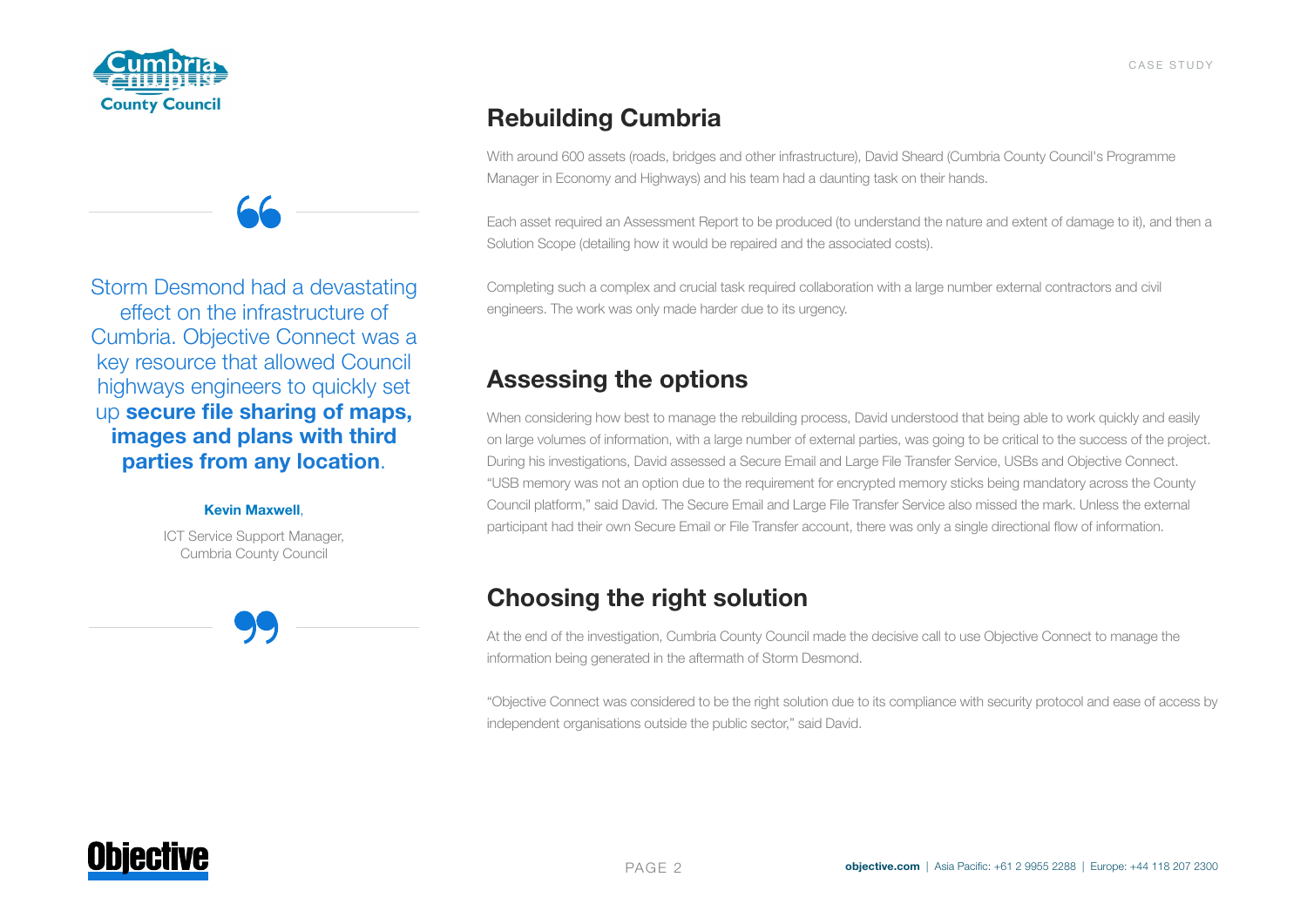



601 **Assessment reports** created for assets across the county

**External collaboration** with many contractor and civil engineers

ɳ



**Objective Connect** has contributed to more **efficient ways of working**



**Reduced training**  requirements thanks to **user-centric design**

### Objective Connect's value

Objective Connect sped up the rebuilding of Cumbria's infrastructure by enabling David and his team to complete a significant number of reports more quickly than they would otherwise have been able to.

"Objective Connect provides an effective solution for the sharing, transfer and editing of these documents across the team before final sign off, yet complying with the security protocols required by the public sector IT infrastructure," said David. This, in turn, means that there is a reduced impact on the Cumbrian economy from the floods of December 2015, and life has been able to return to normal more quickly.

Kevin Maxwell, ICT Service Support Manager at the Council agrees on the value that Connect brought to major re-build project, adding "Storm Desmond had a devastating effect on the infrastructure of Cumbria. Objective Connect was a key resource that allowed Council highways engineers to quickly set up secure file sharing of maps, images and plans with third parties from any location."

### Used beyond the rebuild

Before Storm Desmond, Objective Connect had already been selected by Cumbria County Council's ICT Department as its external collaboration platform of choice.

Objective Connect was seen as the most cost effective solution that offered both the security required by the Council's governance team and the ease-of-use required by the internal and external user community.